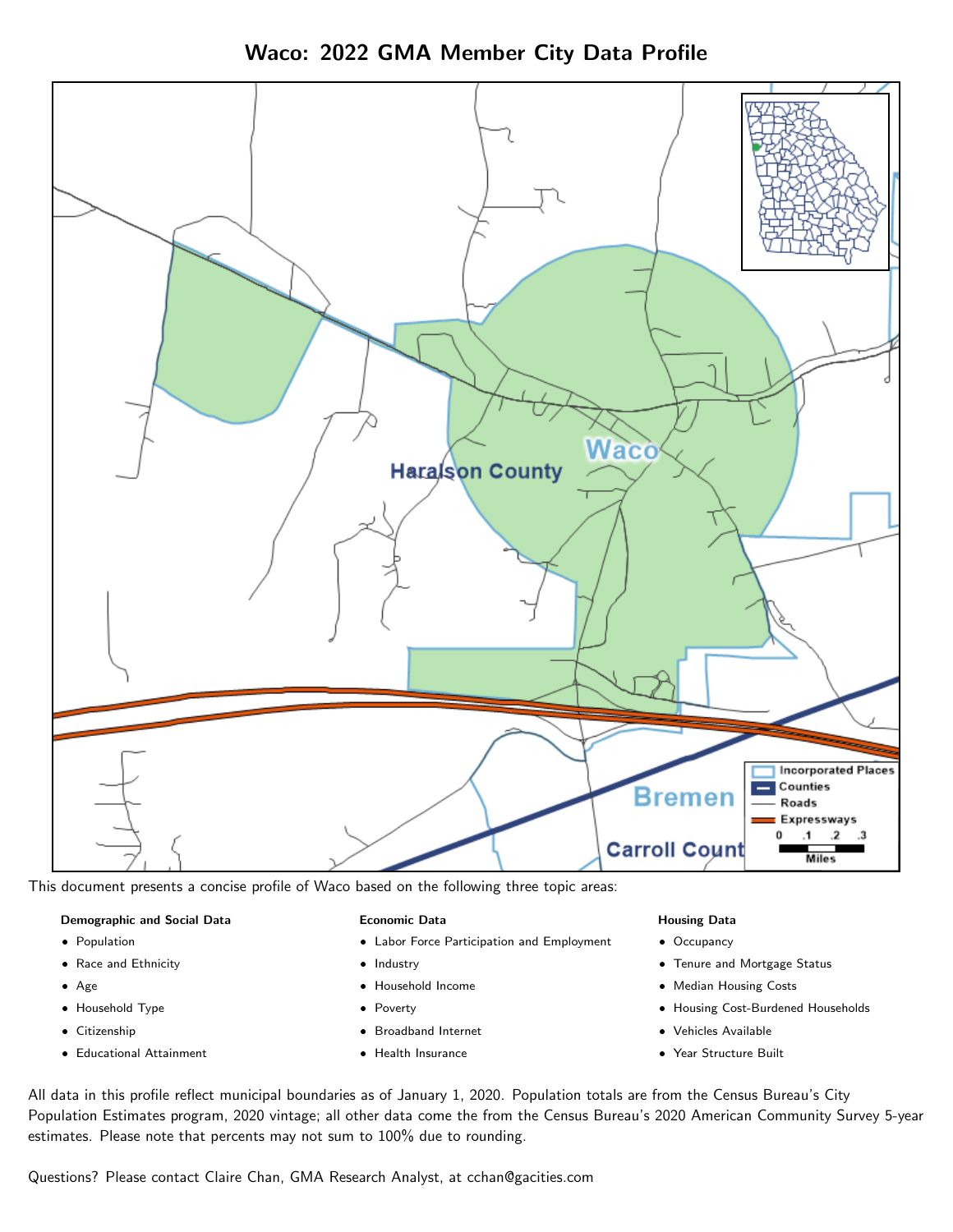# Waco: Demographic and Social





# **Citizenship**



Source: American Community Survey, 2020 5-year estimates, table B05002 Source: American Community Survey, 2020 5-year estimates, table B15002

Race and Ethnicity



Source: U.S. Census Bureau, City Population Estimates, 2020 vintage Source: American Community Survey, 2020 5-year estimates, table B03002

# Household Type



Source: American Community Survey, 2020 5-year estimates, table B01001 Source: American Community Survey, 2020 5-year estimates, table B11001

### Educational Attainment



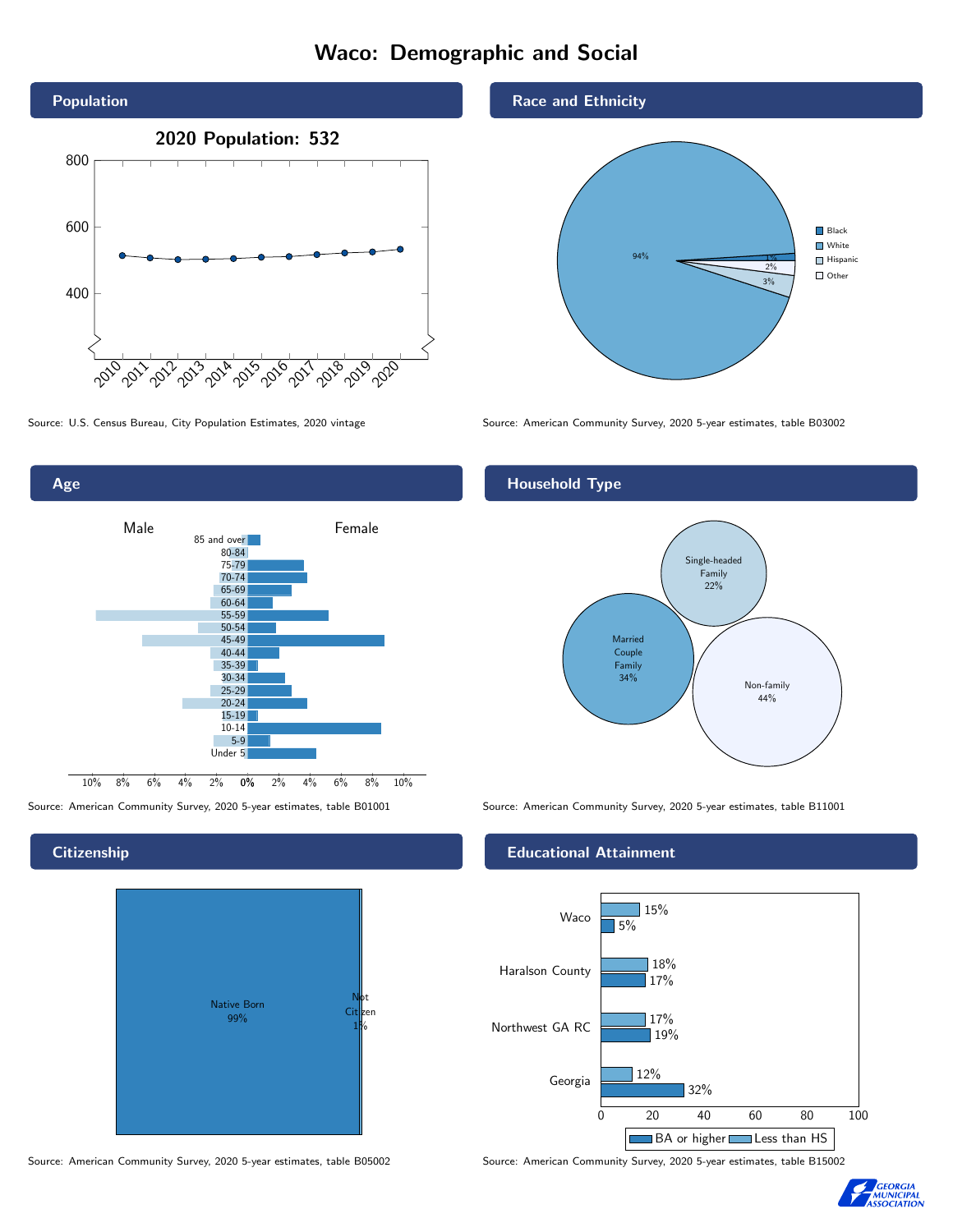# Waco: Economic

Industry







Source: American Community Survey, 2020 5-year estimates, table B23001 Note: Unemployment rate is based upon the civilian labor force.

### Wholesale Trade 0% Retail Trade 14% Transportation and warehousing, and utilities 12%  $Information$  and  $1\%$ Finance and insurance, real estate, rental, leasing 2% Professional, scientific, mgt, administrative, waste mgt 11% Educational services, and health care and social assistance 18% Arts, entertainment, recreation, accommodation, food service 9% Other services, except public administration 1% Public administration 2%

Agriculture, forestry, fishing and hunting, and mining 0% Construction 22% Manufacturing 17%

Source: American Community Survey, 2020 5-year estimates, table C24030



Source: American Community Survey, 2020 5-year estimates, tables B19013 and B19025 Source: American Community Survey, 2020 5-year estimates, table B17010

Broadband Internet No 42% Yes 58%

Poverty



# Health Insurance



Source: American Community Survey, 2020 5-year estimates, table B28002 Source: American Community Survey, 2020 5-year estimates, table B18135